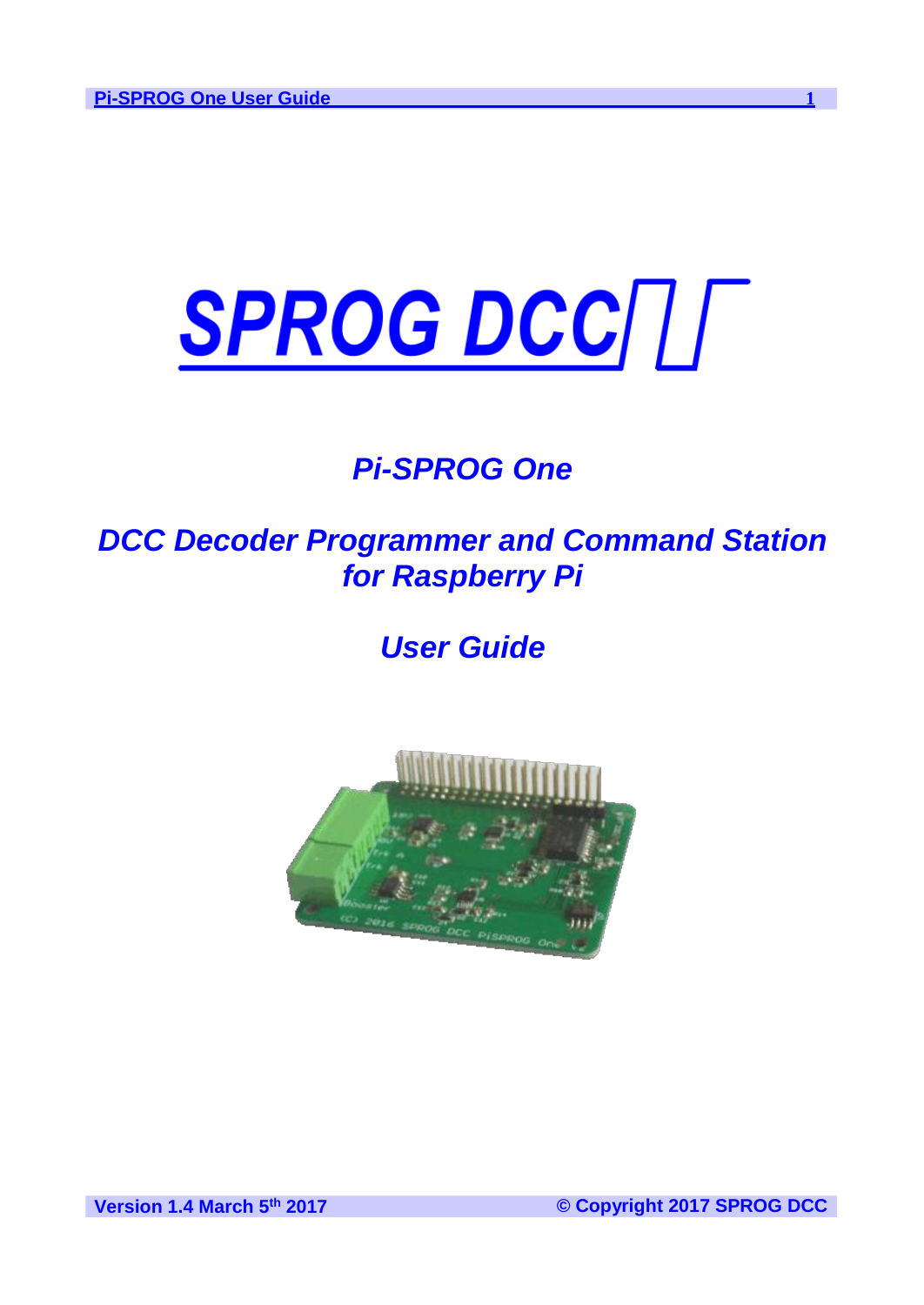| Connect the Pi-SPROG One to your Raspberry Pi5           |  |
|----------------------------------------------------------|--|
|                                                          |  |
| Connect the Pi-SPROG One Power Supply  6                 |  |
|                                                          |  |
|                                                          |  |
|                                                          |  |
| Connecting to the Raspberry Pi Access Point 7            |  |
|                                                          |  |
| <b>Changing the Connection Preference (Programmer or</b> |  |
|                                                          |  |
| Determining the Pi-SPROG One Firmware Version 9          |  |
|                                                          |  |
|                                                          |  |
|                                                          |  |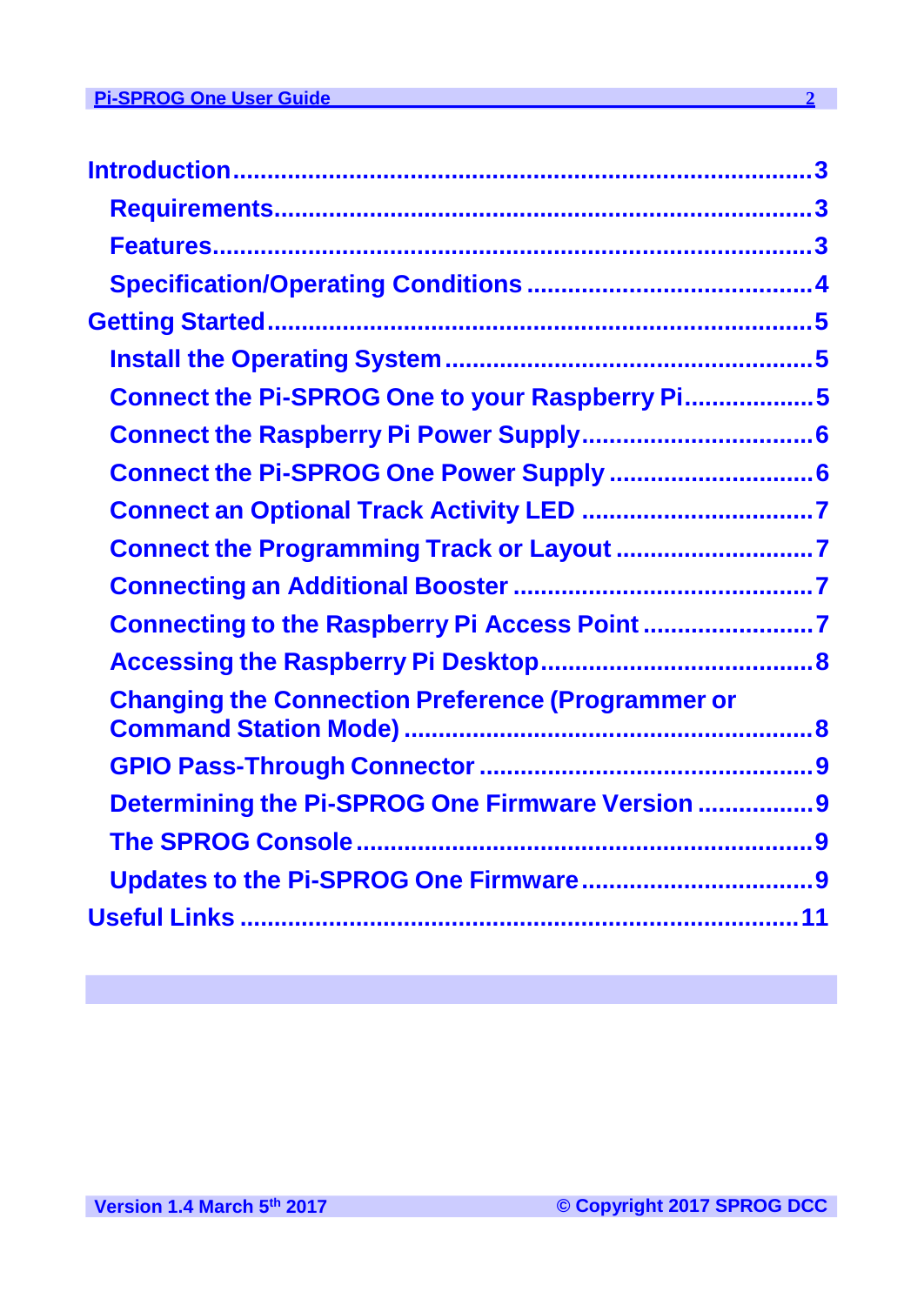## **Introduction**

Pi-SPROG One is a DCC decoder programmer and command station for connection to a Raspberry Pi single board computer. Pi-SPROG One is supported by DecoderPro and PanelPro, both part of the JMRI project [\(http://jmri.sourceforge.net/\)](http://jmri.sourceforge.net/).

Pi-SPROG One can supply up to 2.5A to the layout with a track voltage of 12 – 18 V recommended.

Note: The additional booster connector is no longer supported on current hardware.

#### *Requirements*

- Raspberry Pi
	- Pi 3 model B or Pi 2 model B recommended
- Raspberry Pi power supply
- Operating system and software on SD card
- Regulated DC Power Supply for Pi-SPROG One (see Table 1)

#### *Features*

- Programs virtually *all* NMRA compliant DCC decoders
- No extra hardware required for programming sound decoders (e.g. QSI, Soundtraxx, LokSound, etc.)
- Easy to use graphical interface with DecoderPro
- Solder pads for optional track power activity LED
- Supports WiThrottle and EngineDriver Android apps
- Compatible with recent Raspberry Pi models:
	- Pi 3 Model B
	- Pi 2 Model B with WiFi adapter
	- Pi 2 Model B via wired network connection to wireless router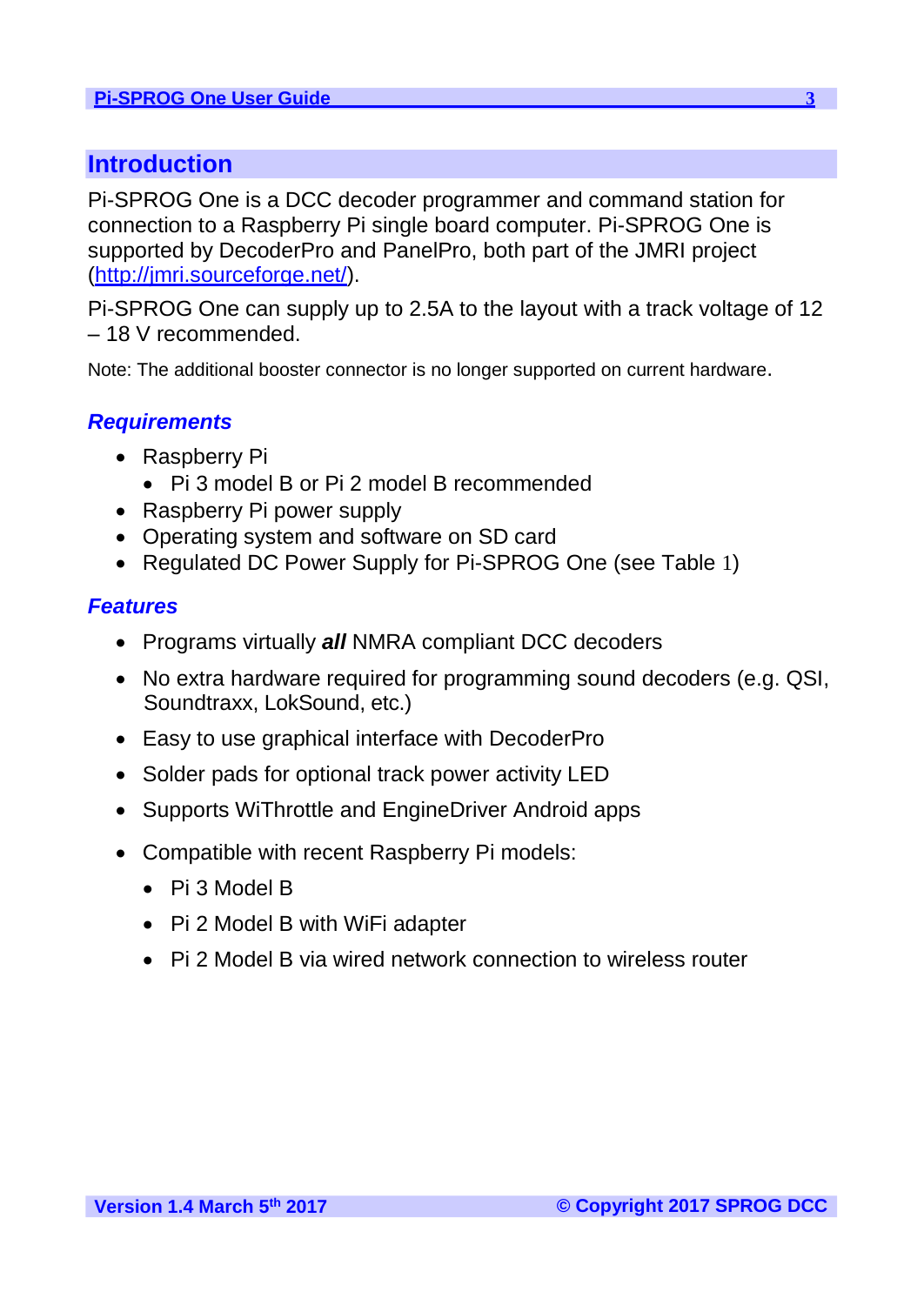| <b>Parameter</b>         | <b>Minimum</b>  | <b>Nominal</b> | <b>Maximum</b> | <b>Units</b>   | <b>Note</b>    |
|--------------------------|-----------------|----------------|----------------|----------------|----------------|
| <b>DC Input supply</b>   | 10 <sub>V</sub> |                | <b>20V</b>     | $\vee$         |                |
| voltage                  |                 |                |                |                |                |
| Vin supply current -     |                 | 50             |                | mA             |                |
| not programming          |                 |                |                |                |                |
| Vin supply current -     |                 | 300            |                | mA             | $\overline{2}$ |
| programming              |                 |                |                |                |                |
| Vin supply current -     |                 |                | 2.6            | $\overline{A}$ | 3              |
| <b>Operating Layout</b>  |                 |                |                |                |                |
| <b>Operating</b>         |                 | 25             |                | $^{\circ}C$    |                |
| <b>Temperature Range</b> |                 |                |                |                |                |
| <b>Output Load -</b>     |                 |                | 250            | mA             | $\overline{2}$ |
| programming              |                 |                |                |                |                |
| <b>Output Load-</b>      |                 |                | 2.5            | A              | 3              |
| <b>Operating Layout</b>  |                 |                |                |                |                |

#### *Specification/Operating Conditions*

#### *Table 1 Specification/Operating Conditions*

Notes:

- 1. When programming, the minimum supply voltage depends upon the requirements of the decoder being programmed. In general it is safer to use as low a voltage as possible in case of problems with a newly installed decoder.
- 2. Pi-SPROG One will remove track power if output current exceeds 250mA as measured 100ms after applying power. Surge current during decoder power-up may be considerably greater than this, but is allowed for.
- 3. Depends upon required DCC current.
- 4. Pi-SPROG One is protected against reverse polarity connection of the power supply but will not work unless the polarity is correct.

# **Pi-SPROG One is** *no* being interchanged. **Pi-SPROG One is** *not* **protected against track and power connections**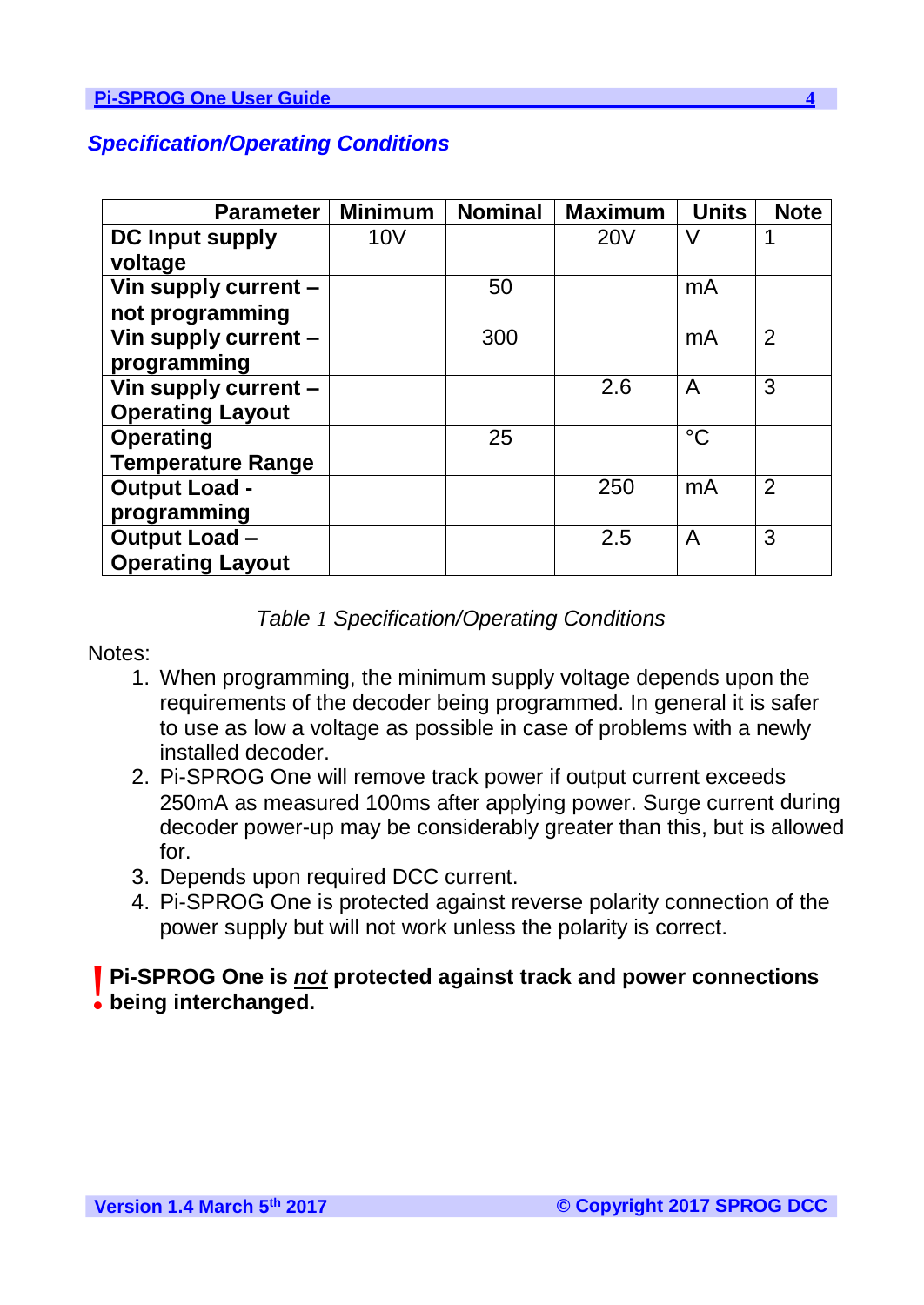## **Getting Started**

The following steps are required to install Pi-SPROG One before you can use it for the first time:

### *Install the Operating System*

Create an SD card image of the Raspberry Pi operating system and required software for your chosen application. Instructions for this are available from the SPROG DCC website download page:

#### SPROG [DCC download page](http://www.sprog-dcc.co.uk/download.shtml)

You can follow the instructions to create your image, or purchase a preconfigured SD card from SPROG DCC.

It is strongly recommended that you make a backup of your SD card, using a tool such as [win32diskimager](https://sourceforge.net/projects/win32diskimager/)

#### *Connect the Pi-SPROG One to your Raspberry Pi*

Always shutdown the Raspberry Pi and remove the power connection before connecting or disconnecting the Pi-SPROG One.

The Pi-SPROG One should be plugged onto the 40 pin GPIO header, being careful to align the pins correctly.

If you wish to remove the Pi-SPROG One, do so carefully to avoid bending the connector pins on the Raspberry Pi.

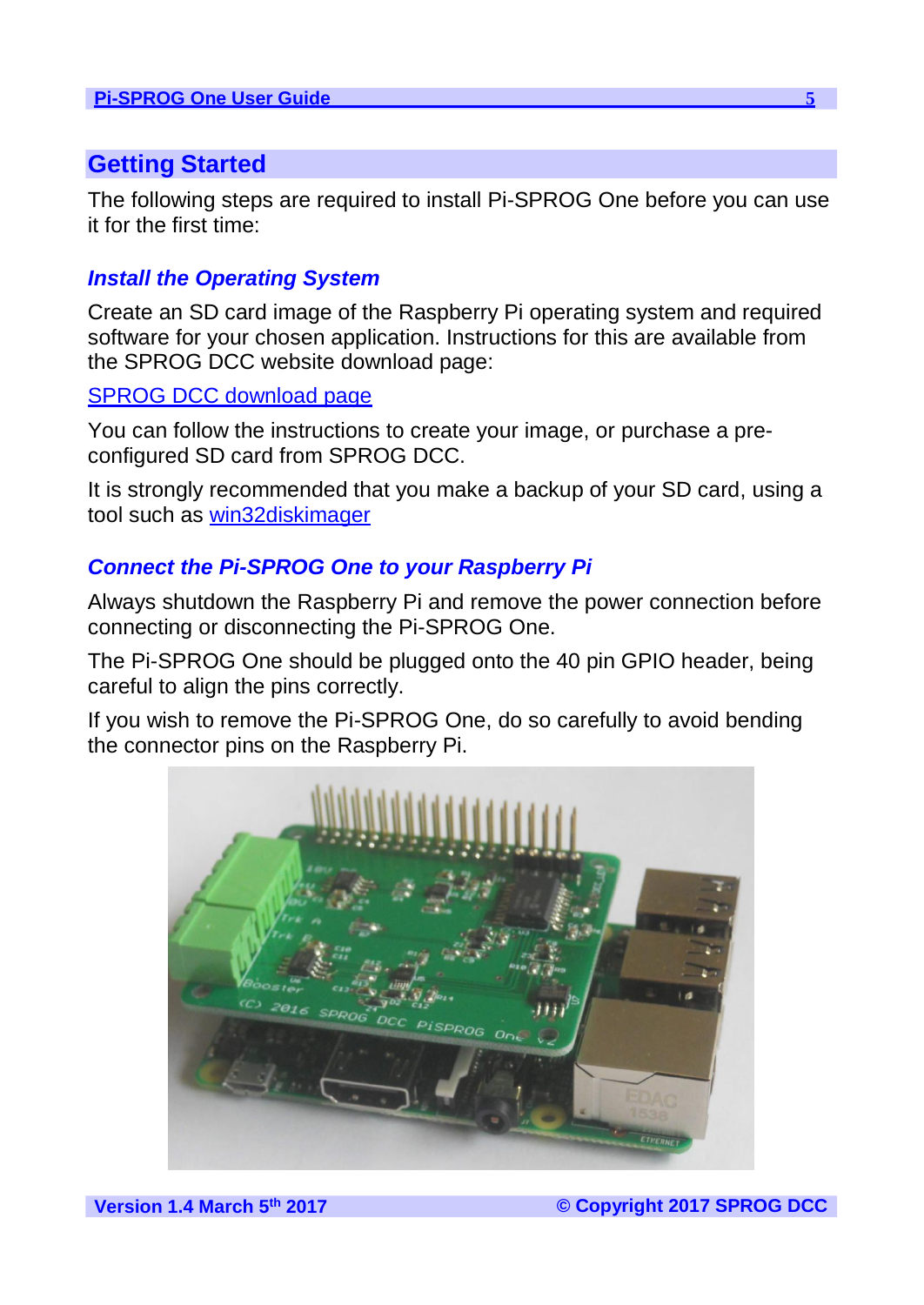#### *Connect the Raspberry Pi Power Supply*

Use a suitable power supply appropriate for your Raspberry Pi and any peripherals that may be attached and powered from the USB ports.

#### *Connect the Pi-SPROG One Power Supply*

Power supplies packaged with a Pi-SPROG One are already connected to the green pluggable terminal block.

For any other supply used, connect as described below.

- Cut off the low voltage DC plug
- Separate the two conductors for about 3cm
- Strip 6-8mm of insulation from each conductor and twist the copper cores of each conductor together
- Insert the positive conductor in the **+V** terminal and tighten the screw
- Insert the other conductor in the **0V** terminal and tighten the screw

Pi-SPROG One is protected against reverse polarity connection of the power supply but will not work unless the polarity is correct.

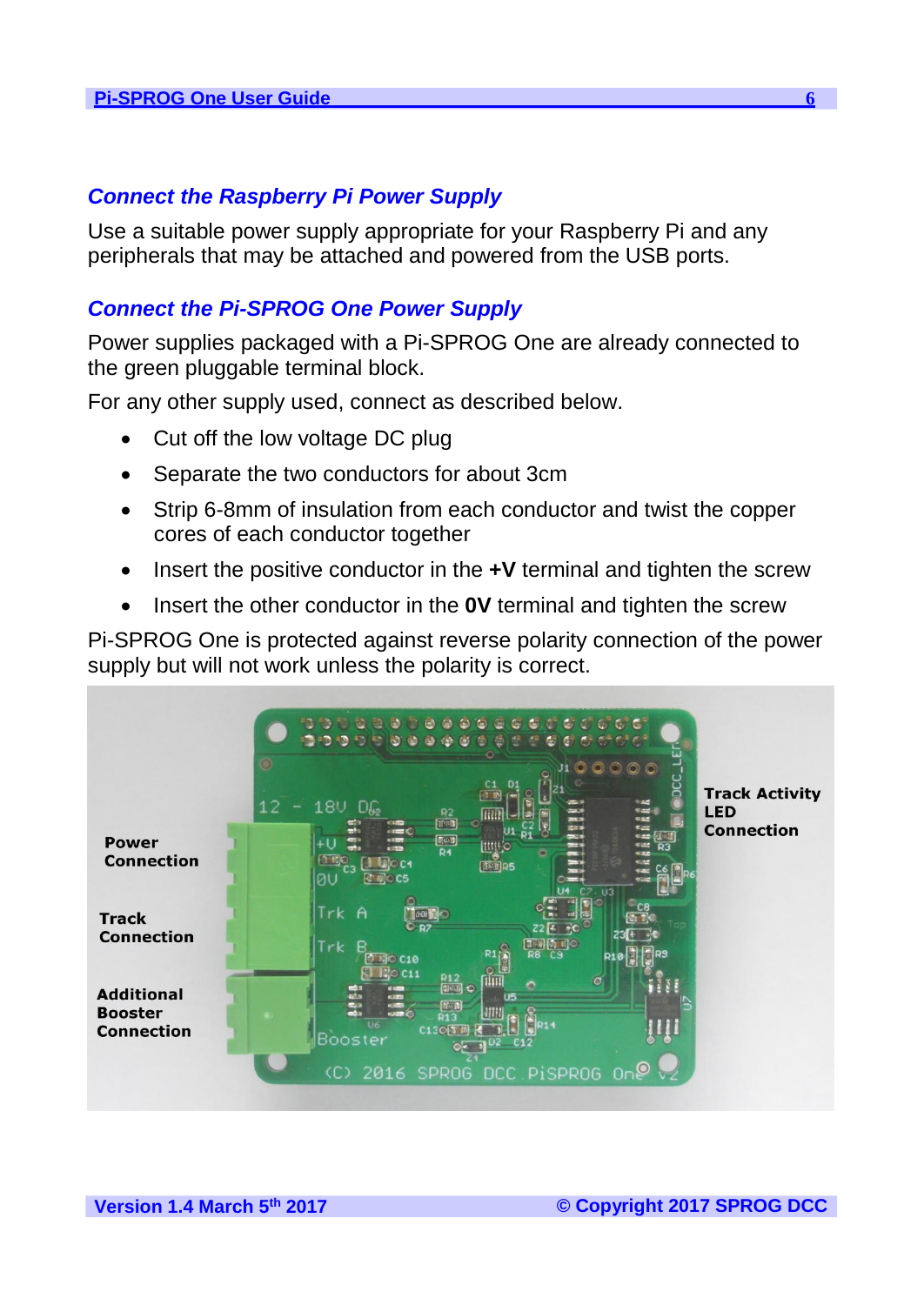#### *Connect an Optional Track Activity LED*

You may connect an optional track activity LED (requires soldering) to the two holes shown in the annotated picture. A current limit resistor is included on the PCB suitable for a standard red LED. The LED anode should be connected to the square pad.

The LED will illuminate steadily when the DCC power is connected.

The LED will flash slowly when the track power is turned on, quickly when an overload is detected.

The LED is not provided by default as we felt some users may wish to mount their Pi-SPROG One in an inaccessible location and mount a remote LED on a front panel.

#### *Connect the Programming Track or Layout*

**and connected only to the Pi-SPROG** One as a programmer, the programming<br> **and connected only to the Pi-SPROG** One. Damage may result to the<br> **Pi-SPROG** One. as a sthar a summant if this sub is not followed. **When using Pi-SPROG One as a programmer, the programming track MUST be isolated from all other DC or DCC control systems Pi-SPROG One or other equipment if this rule is not followed.**

Connect the Pi-SPROG One to the programming track using the **Trk A** and **Trk B** terminals of the pluggable terminal block. There is no requirement to observe any particular polarity when connecting the programming track. The DCC output voltage will be approximately 1V below the power supply voltage, typically about 13V with the standard 14V power supply provided.

During programming the track current is sensed 100 milliseconds after the programming track is powered up. If the current exceeds 250 milliAmps then the programming track power is removed to avoid potential damage to an incorrectly installed decoder.

#### *Connecting an Additional Booster*

The special port is no longer available. Connect boosters such as our SBOOST to the **Trk A** & **Trk B** terminals. See SBOOST documentation for more information.

#### *Connecting to the Raspberry Pi Access Point*

If you are using an SD card purchased from SPROG DCC, or have followed our instructions to create one, with a Raspberry Pi 2 and WiFi dongle or a Raspberry Pi 3 with built in WiFi, the default WiFi password is 'pi-sprog'.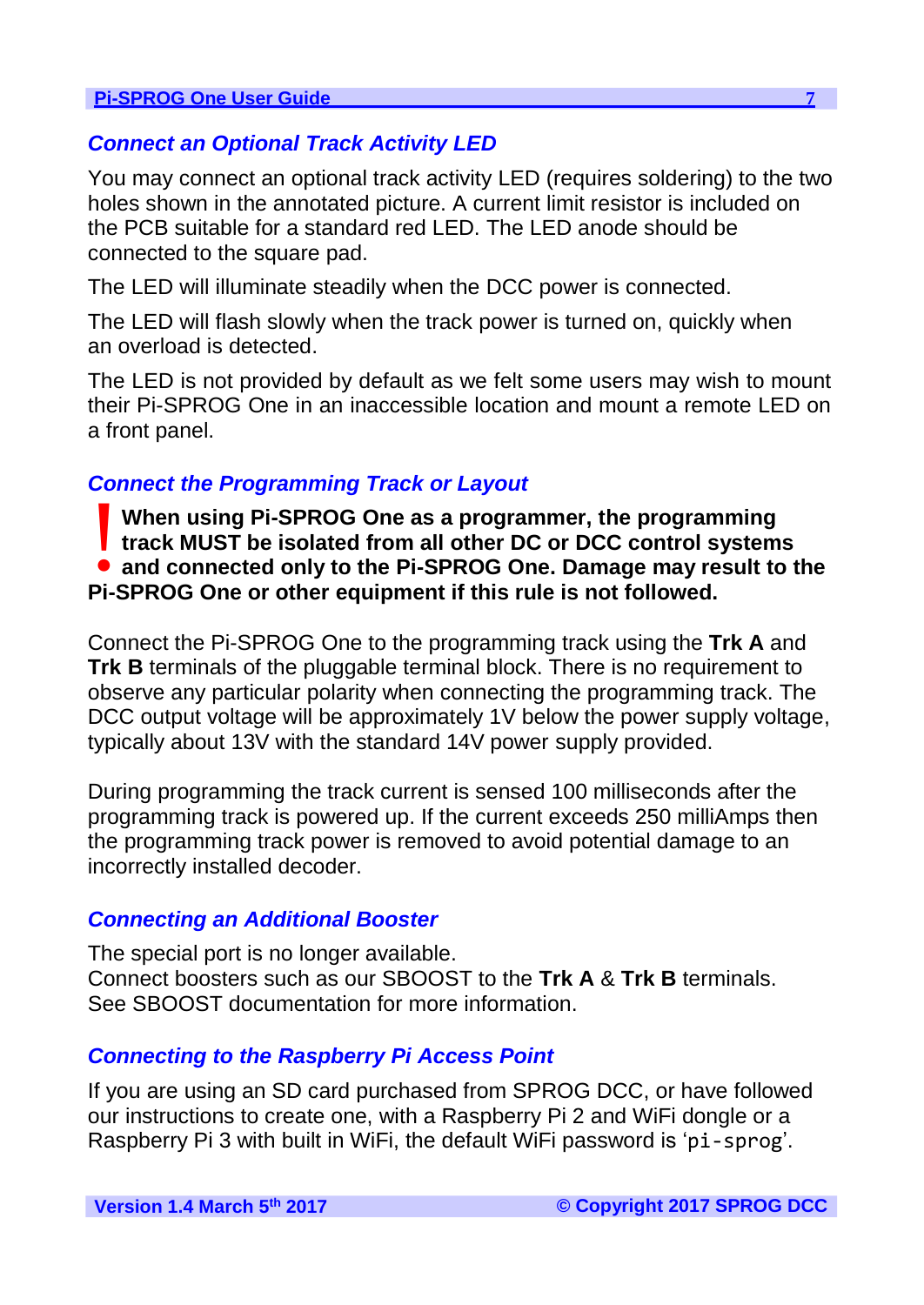#### *Accessing the Raspberry Pi Desktop*

We recommend using remote access software from a host PC or other suitable device. SPROG DCC software images are pre-configured to run the built in VNC server.

We recommend VNC viewer, or similar, on your PC.

For wired network connections you will need to determine the IP address of the Raspberry Pi that is assigned by your router then connect to that IP address in VNC viewer, e.g.,

| <b>V2</b> VNC Viewer          |                                   | ×            |
|-------------------------------|-----------------------------------|--------------|
| <b>VNC<sup>®</sup> Viewer</b> |                                   |              |
|                               | VNC Server: 192.168.1.17          | $\checkmark$ |
|                               | Encryption: Let VNC Server choose |              |
| About                         | Options                           | Connect      |

The default vnc username and password for SPROG DCC software images are 'pi' and 'sprog-pi', respectively

For wireless connection you must first connect to the access point using the wireless setup on your PC, just as you would to connect to a wireless router. The default IP address to connect to the SPROG DCC images is 192.168.6.1

If you prefer not to use remote access you can attach an LCD screen or HDMI monitor, along with a USB keyboard and mouse. You can log in to the Raspberry Pi and then start the desktop applications there.

You may need to do further configuration to set screen resolution to start on the Local display.

#### *Changing the Connection Preference (Programmer or Command Station Mode)*

The software images supplied by SPROG DCC from the BBM Group on microSD card are set to one of two modes (as specified upon purchase), controlled by "Profile" settings in the JMRI DecoderPro or PanelPro preferences.

See the documentation supplied with the images for more information.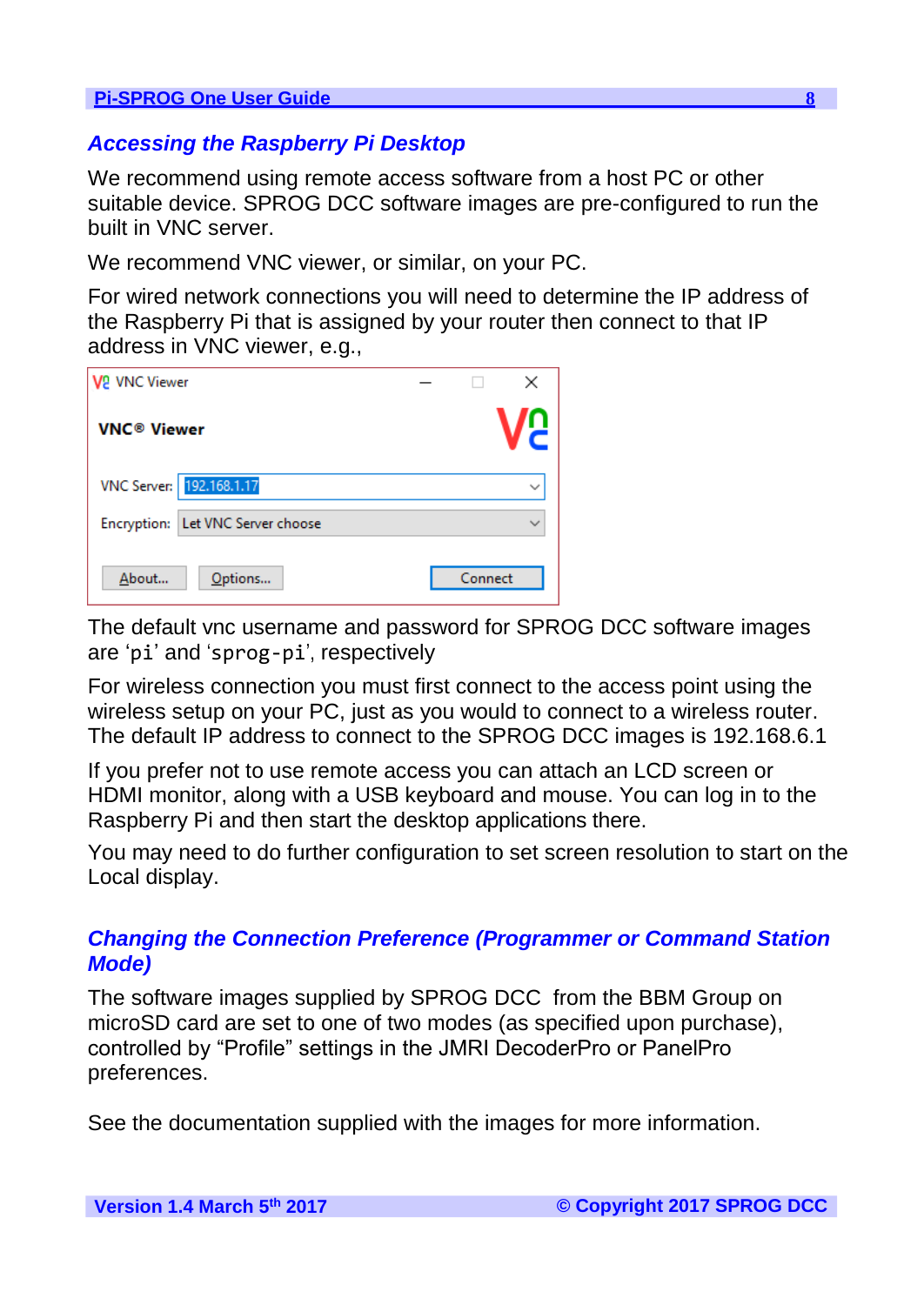**Command Station** mode allows multiple throttles to be used but restricts programming to "ops mode" or "on the main". CV values cannot be read back in this mode.

To use a programming track in **Service Mode**, which allows CVs to be read, the DecoderPro connection preference must be changed, for which you need to access the Raspberry Pi desktop, and change the profile in Preferences in DecoderPro.

#### *GPIO Pass-Through Connector*

The Pi-SPROG One passes all Raspberry Pi GPIO pins through to a 40-pin header that allows further accessory boards ("hats") to be connected. There are, however, some restrictions on using these pins.

The UART Rx and Tx pins (pins 8 and 10) are used by the Pi-SPROG One. No further connection should be made to these pins.

The SPI pins (pins 19, 21, 23 and 24) are connected on the Pi-SPROG One and reserved for possible future use. In the meantime, with the current firmware, they are connected to digital inputs and may safely be used.

#### *Determining the Pi-SPROG One Firmware Version*

From the SPROG item on the menus of DecoderPro, select "Get SPROG Firmware Version".

Please download the SPROG IIv3 User Guide from the SPROG DCC website for additional information. The procedure for obtaining the firmware is very similar to that described for the SPROG IIv3.

#### *The SPROG Console*

Please download the SPROG IIv3 User Guide from the SPROG DCC website for additional information. The procedure for using the SPROG console for the Pi-SPROG One is very similar to that described for the SPROG IIv3.

#### *Updates to the Pi-SPROG One Firmware*

Please download the SPROG IIv3 User Guide from the SPROG DCC website for additional information. The procedure for updating the Pi-SPROG One firmware is very similar to that described for the SPROG IIv3.

At the time of writing no firmware updates are available and you should not attempt to use this option.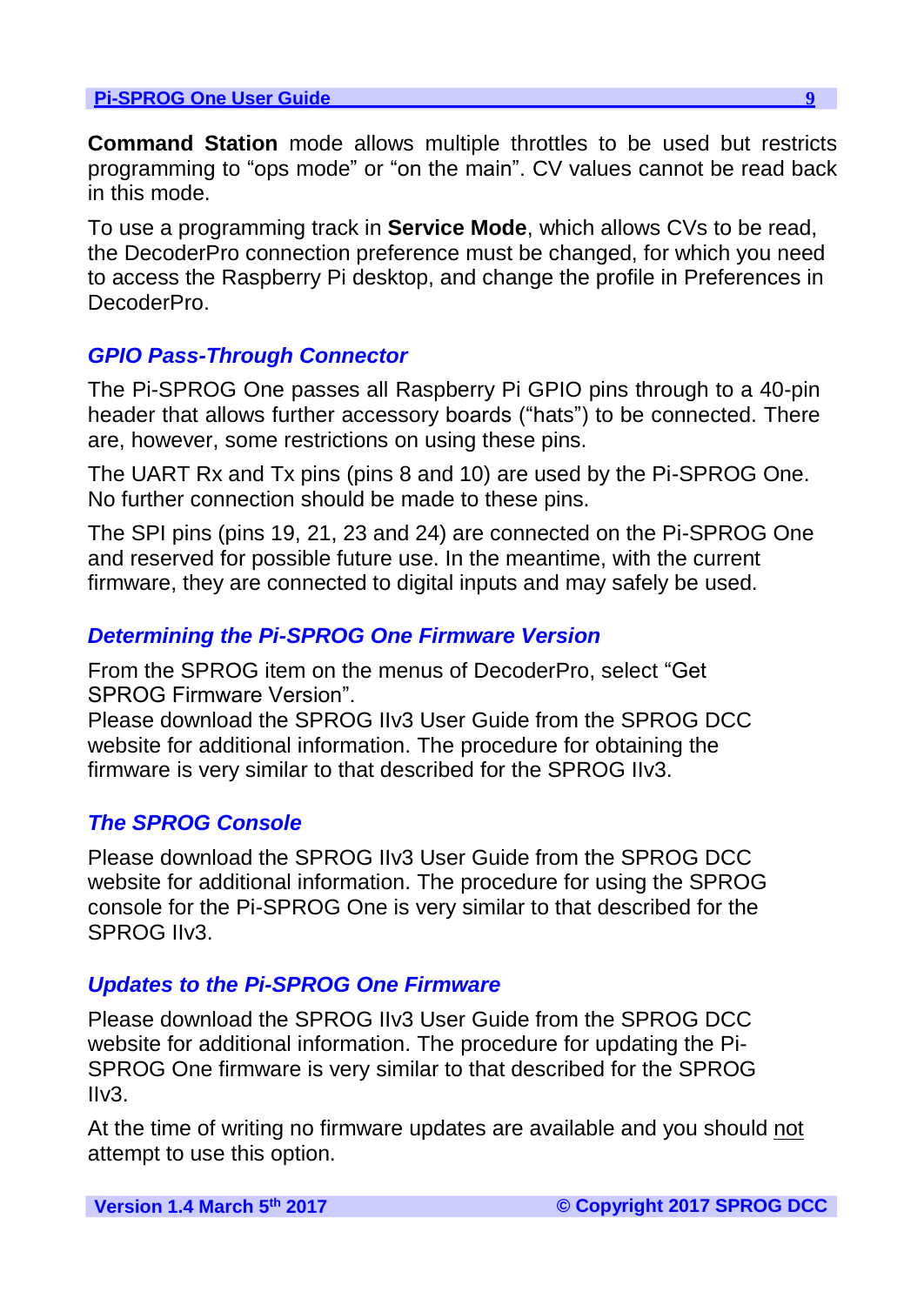## **Troubleshooting**

Before reporting any problems please check the Pi-SPROG One homepage for any bug reports or updates.

If you are experiencing intermittent faults with your SPROG, please ensure that you are using a good quality DC, regulated power supply, such as the one supplied with your SPROG purchase.

If you have problems with programming a decoder, or operating DecoderPro throttles, for instance, please use the SPROG console (found under the SPROG menu in DecoderPro), recreate the problem and send the output of the command monitor to **sprog@sprog-dcc.co.uk** or (for North American customers) **sprog@bbmgroup.com** with a description of the problem.